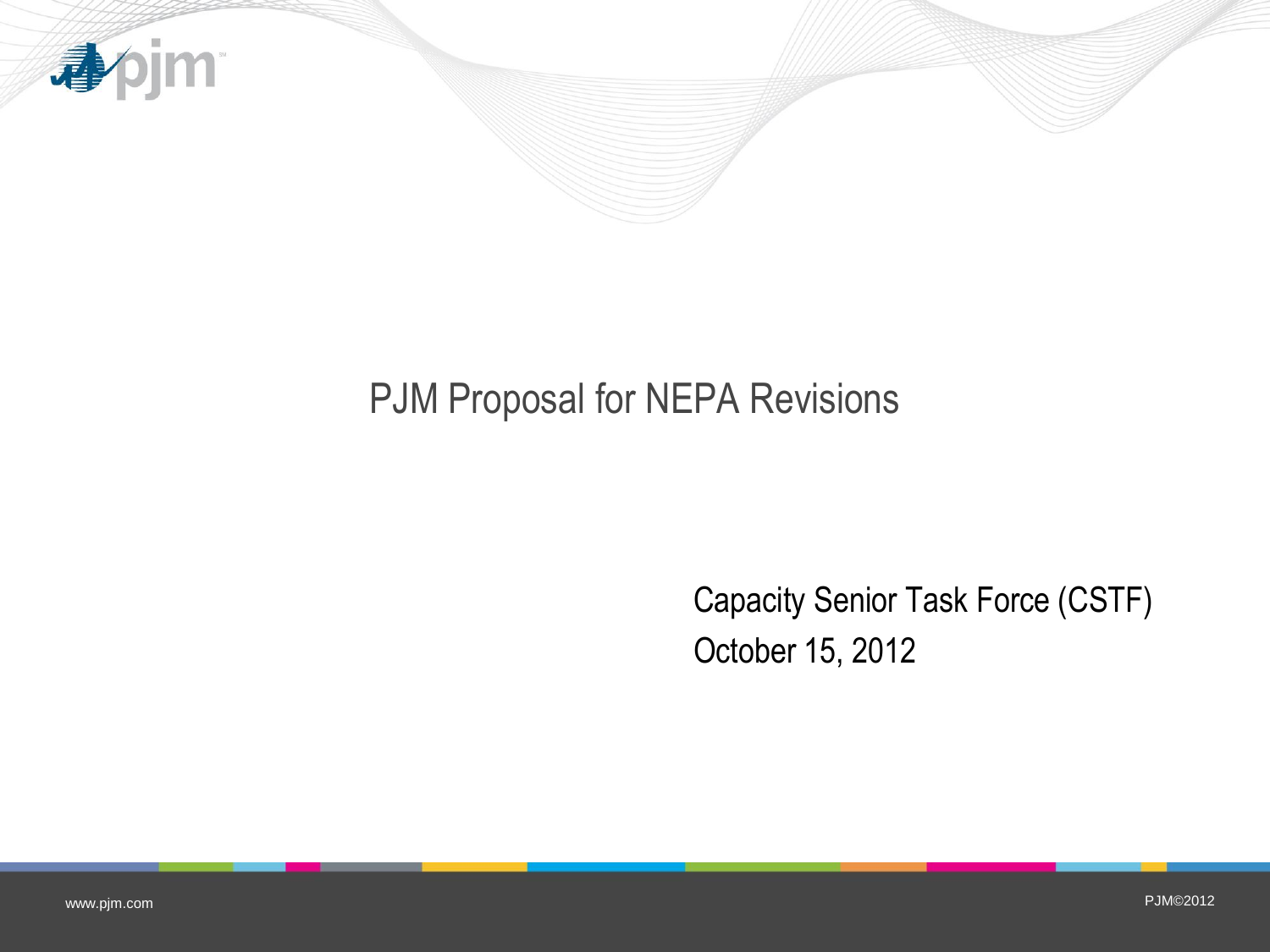



- PJM OATT describes NEPA available to:
	- Planned generation (DD, 5.14.c)
	- Energy efficiency (DD-1, M.4)
	- Existing generation submitting a sell offer with an Avoidable Project Investment Recovery Rate (APIR) component that is based on a project investment of at least \$450/kW (DD, 6.8.a)
- Eligible new entrants must provide notification of NEPA election when it submits sell offer in BRA for 1<sup>st</sup> delivery year (5.14.c.1)
- Acceptance of such offer in 1st BRA must increase total UCAP in LDA from a MW quantity below LDA reliability requirement to MW quantity corresponding to point on VRR curve where price is no greater than 0.4 times Net CONE (see illustration on next slide) (5.14.c.2)
- Resource must be marginal and set price in 1<sup>st</sup> BRA (5.14.c.3(i))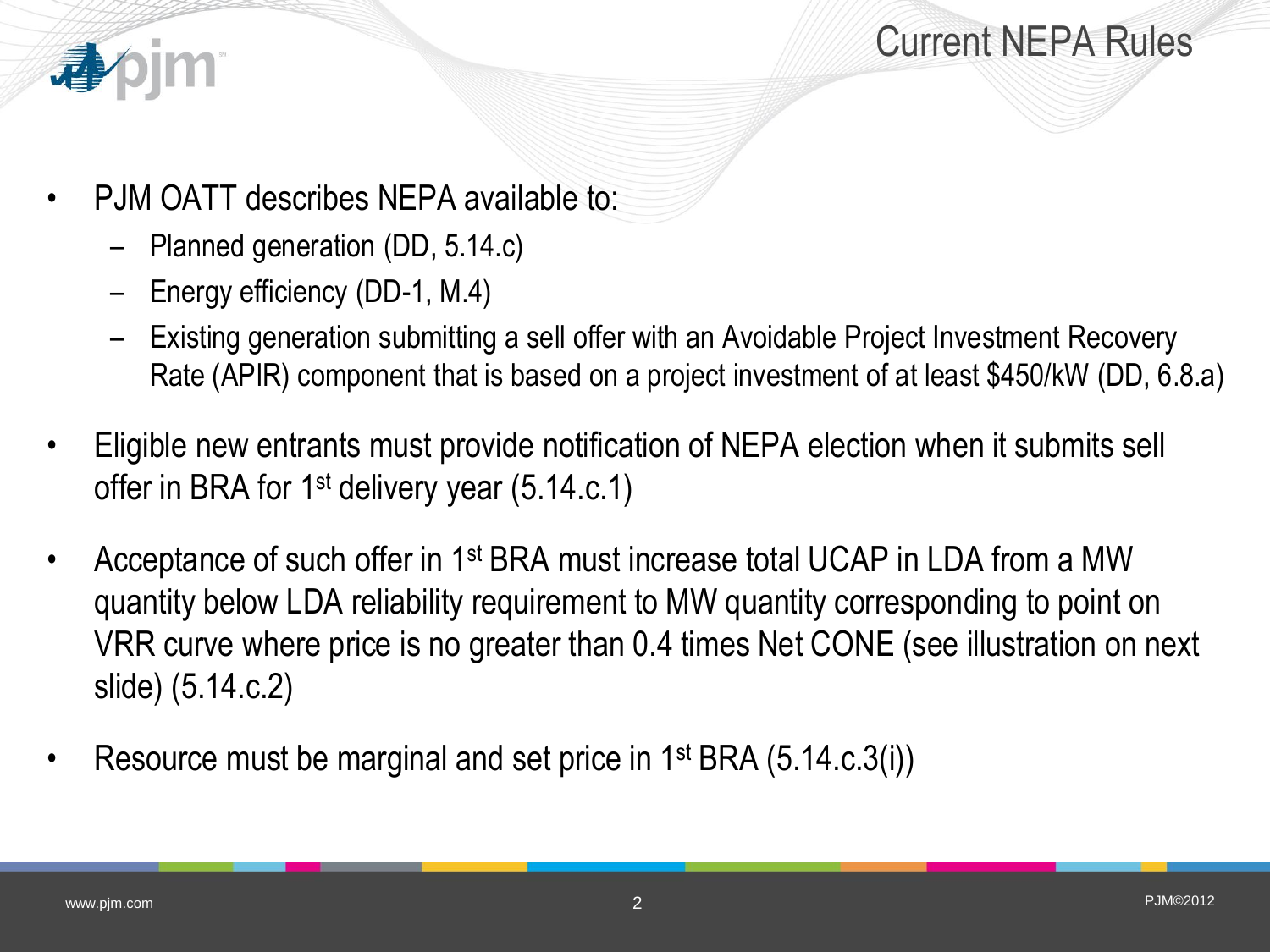

## New Entry Price Adjustment (NEPA)

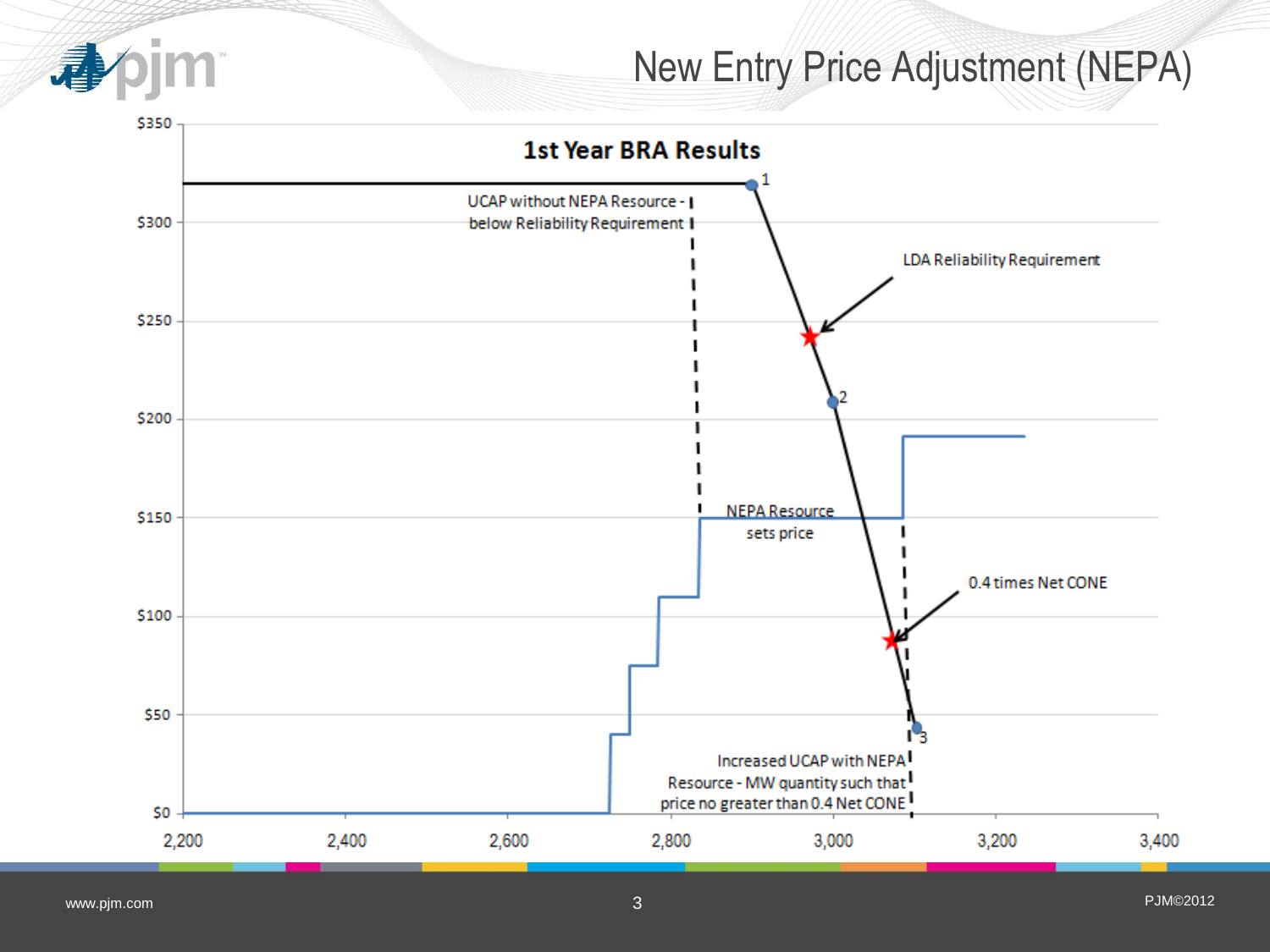

Current NEPA Rules (cont.) Minimum Resource Size Needed to Qualify for NEPA

- In order to qualify for NEPA, acceptance of offer in 1<sup>st</sup> BRA must increase total UCAP in LDA from a MW quantity below LDA reliability requirement to MW quantity corresponding to point on VRR curve where price is no greater than 0.4 times Net CONE
- Table below shows the minimum resource size needed to qualify for NEPA based on 2014/2015 BRA parameters

| <b>LDA</b>       | <b>Reliability</b><br>Requirement<br>(excluding STRPT)<br>(MW) | <b>MW Quantity @</b><br>40% of Net CONE<br>(MW) | <b>Minimum resource</b><br><b>Size to Qualify as</b><br><b>NEPA (MW)</b> |
|------------------|----------------------------------------------------------------|-------------------------------------------------|--------------------------------------------------------------------------|
| <b>MAAC</b>      | 70,519.7                                                       | 73,024.0                                        | 2.504.3                                                                  |
| <b>EMAAC</b>     | 39,084.9                                                       | 40.472.4                                        | 1,387.5                                                                  |
| <b>SWMAAC</b>    | 16,968.8                                                       | 17,571.0                                        | 602.2                                                                    |
| PS               | 12,804.4                                                       | 13,258.9                                        | 454.4                                                                    |
| <b>PS NORTH</b>  | 6,077.0                                                        | 6,292.4                                         | 215.5                                                                    |
| <b>DPL SOUTH</b> | 2,954.0                                                        | 3,058.7                                         | 104.7                                                                    |
| <b>PEPCO</b>     | 8,761.9                                                        | 9,072.5                                         | 310.5                                                                    |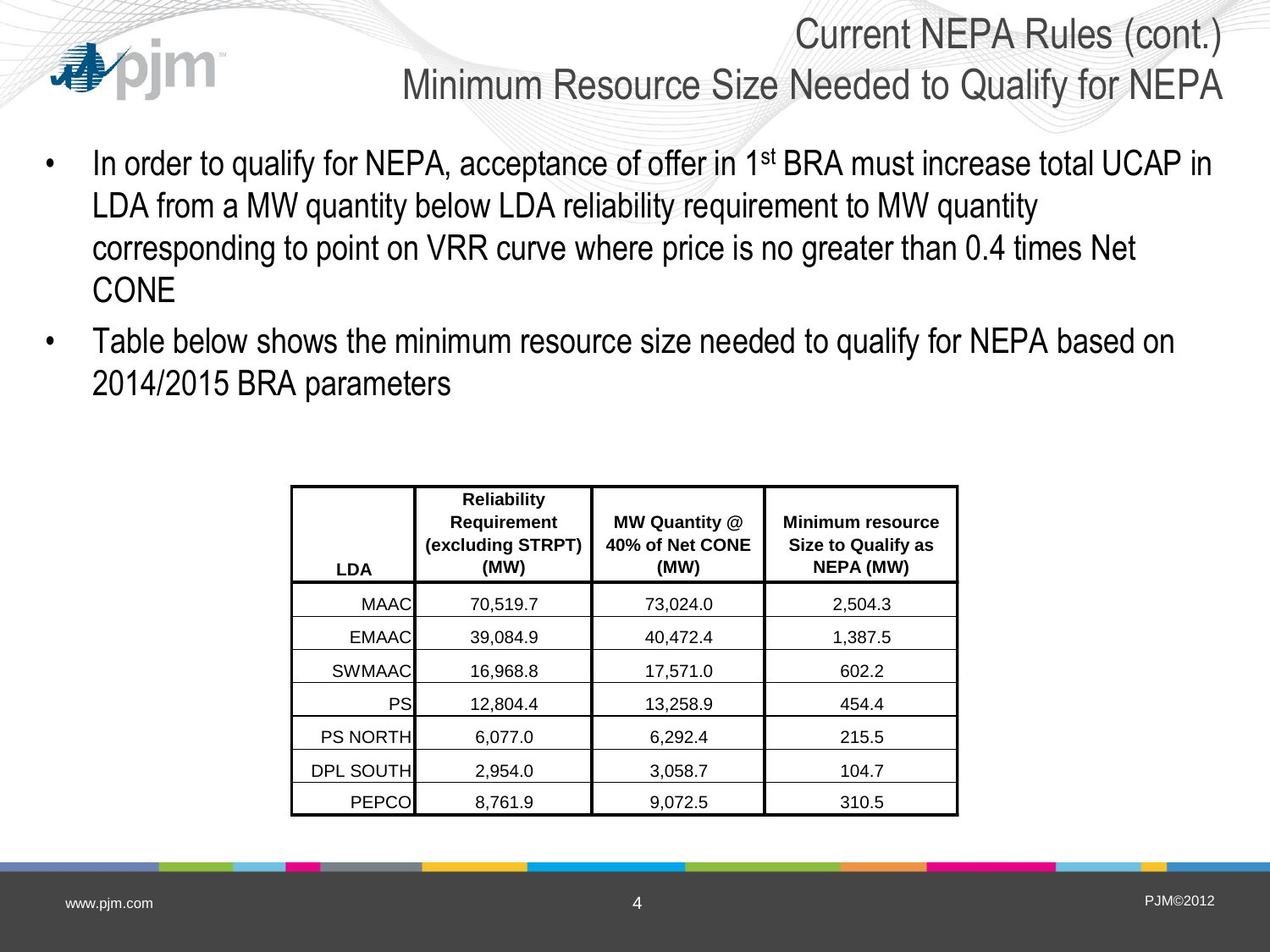

Current NEPA Rules Subsequent Two Delivery Years

- Resources meeting the 1<sup>st</sup> delivery year requirements are eligible for NEPA in the BRAs for the two immediately succeeding delivery years
- Sell offers in next two BRAs equal to lesser of
	- 1<sup>st</sup> year offer price, or
	- 0.9 times the then-current Net CONE (5.14.c.3)
- If resource clears then it receives the RCP for the LDA (5.14.c.3(ii))
- If resource does not clear then as per 5.14.c.3(ii):
	- Resource is resubmitted at highest price at which it will clear all NEPA MW
	- RCP and cleared resources re-determined to reflect resubmission
	- NEPA resource is paid at its sell offer price for the BRA
	- Difference between sell offer price and RCP is treated as a resource make-whole payment which is collected pro-rata from all buyers in the LDA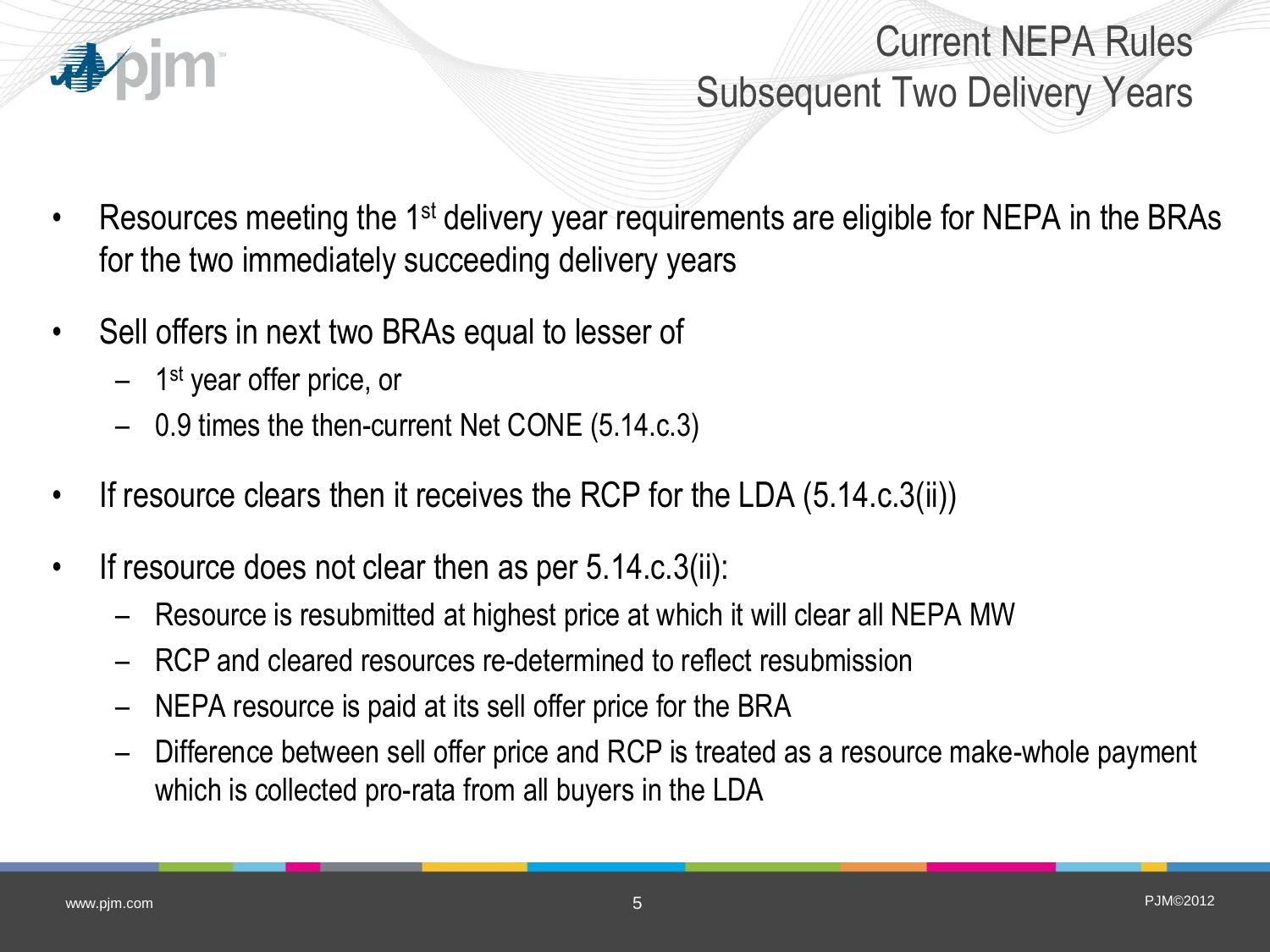

## PJM Concerns with Current NEPA

- Qualification requirements regarding size of resource are complicated and results are not transparent
	- The resource size and supply circumstances of the LDA in which the resource is located should be a qualification consideration but a more simple and clear approach is needed
- Qualification requirement that the resource be marginal in the first-year clearing is unnecessarily restrictive and does not recognize reliability contribution of similarlysituated resources
	- does not recognize that reliability impact of resource(s) clearing below the RCP are same as those at the margin
	- Current qualification requirement that the resource be marginal limits qualification to a single resource and does not recognize the reliability provided by similarly-situated resources